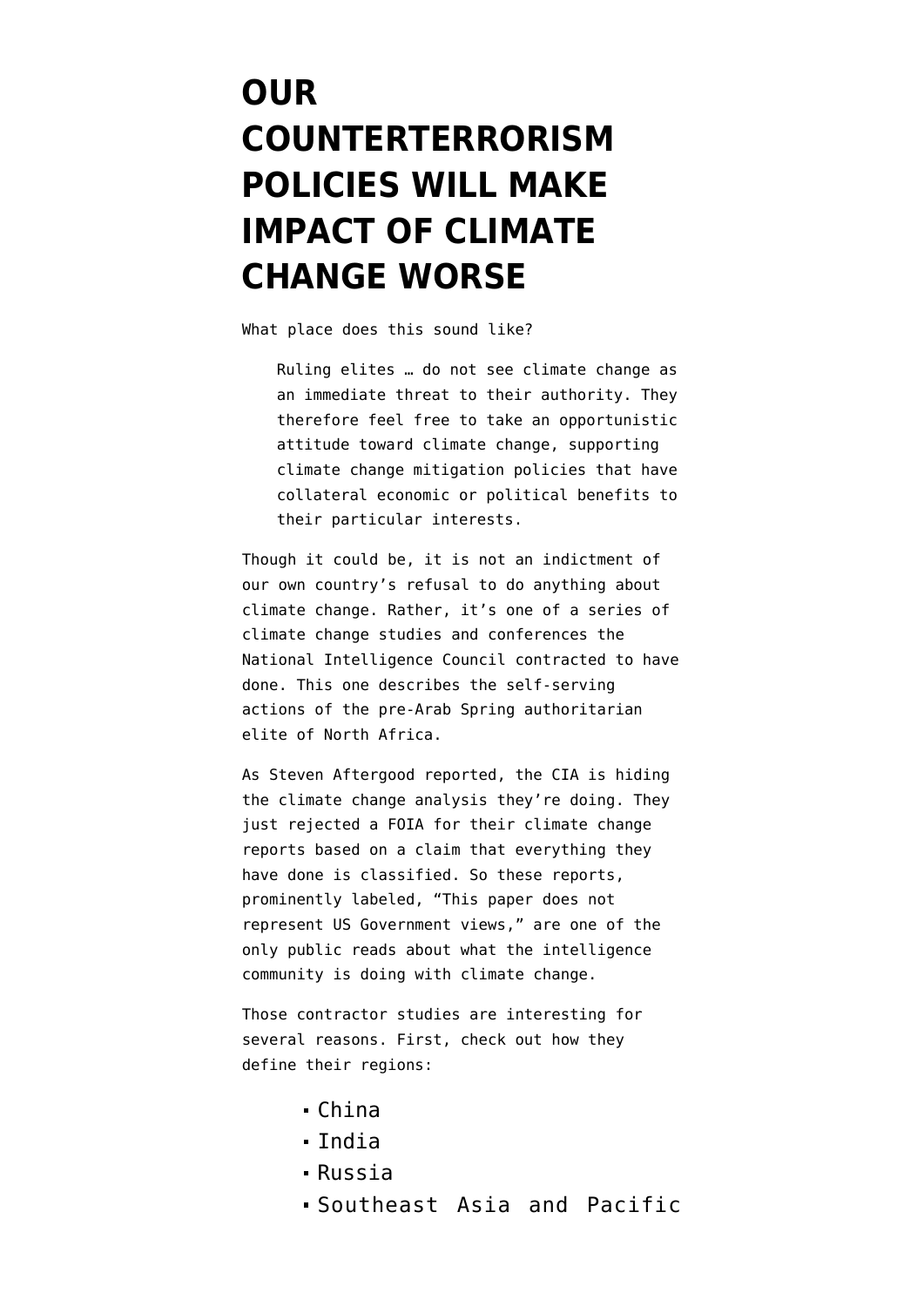## Islands

- North Africa
- Mexico, the Caribbean, and Central America

The impact of climate change on the US, Europe, much of the Middle East, and most of Africa are all missing (or, at least, not public).

Shouldn't someone (not the CIA, which can't, but perhaps DOE) start thinking about how climate change will affect security in the US? How do you rationalize not including the Middle East (where water is already is source of conflict between Israel and its neighbors) or the Horn of Africa (where climate-related issues discussed in the North Africa studies have presented predictably catastrophic problems in countries that already pose other national security challenges to the US)? Why study India rather than South Asia as a whole, particularly given that Bangladesh will be one of the most impacted countries and (as reflected in the India report) will present India with a serious refugee problem. In short, there are real, critical gaps in the way the intelligence community at least publicly thinks of the potential impact of climate change.

I checked out the North Africa reports ([commissioned report](http://www.dni.gov/nic/PDF_GIF_otherprod/climate_change/climate2030_north_africa.pdf), [conference report\)](http://www.dni.gov/nic/PDF_GIF_otherprod/climate_change/cr200921_north_africa_climate_change.pdf) to see how the intelligence community viewed the region two years before the Arab Spring. True, these reports analyze the impact of things like drought on agriculture and the impact of that on stability, but such analysis largely parallels the impact of neoliberal economic policies on agriculture and therefore on stability. Here's what the NIC was hearing about climate change and Ag and stability two years before the Arab Spring (these quotes come from the conference report):

An acute state failure to address climate change that results in intolerable conditions for significant segments of the population may constitute a sociopolitical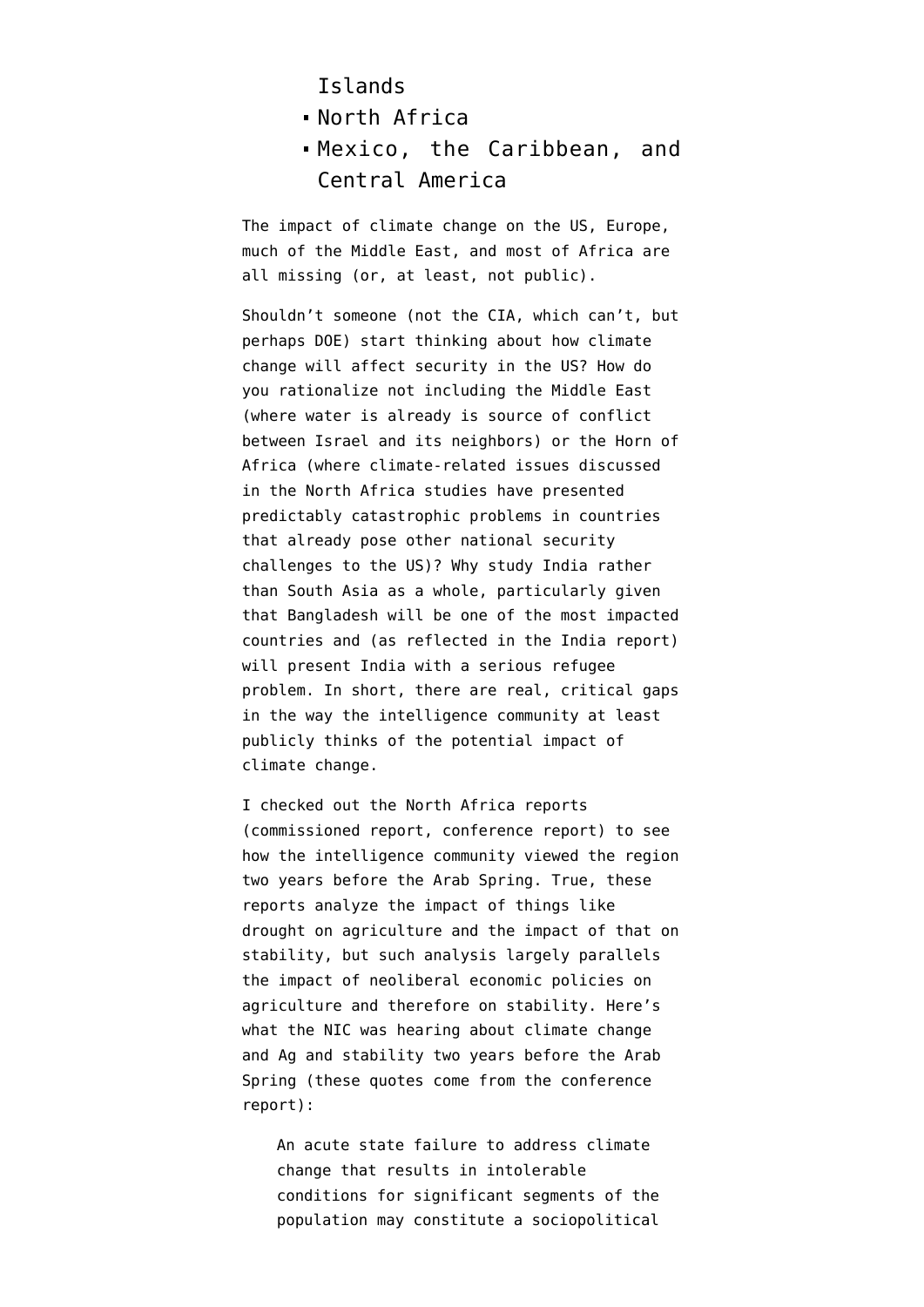tipping point, in essence a breaking of the social compact between North African states and civil society. At that point, civil actors may determine that fundamental systemic change is necessary. The results of such a situation will depend on the specific reactions by state elites and by the public; reform, repression, or revolution are all possibilities. A combination of climatic stress and inadequate state responses over the next two decades could prove the catalyst for a major sociopolitical shift in North Africa. On the other hand, North Africans tend to hold a religiously based view that "what will be, will be." Owing to this fatalistic mindset, North Africans are unlikely to blame the state for climate related stresses, making it more difficult to attain the aforementioned tipping point.

Much later, the report predicts that the ancillary effects of climate change will be the cause of social stress.

The implications of climate change in North Africa—notably migration, stress on both rural and urban areas, unemployment, and increased resource competition—are likely to generate volatile sociopolitical conditions that will pose significant threats to the existing political structure. The responses of North African states to these threats may be more decisive for the fate of the region than their direct responses to climate change impacts. North African states have robust capacity to maintain social control in the face of domestic challenges and destabilization. Regimes depend on a combination of entrenched patronage systems, robust *mukhabarat* (security) apparatuses, and the support of external allies—a combination that has proven highly effective at maintaining political control. They have a track record of effectively suppressing dissent and unrest or remaining resilient where unrest has persisted, such as the civil conflict in Algeria.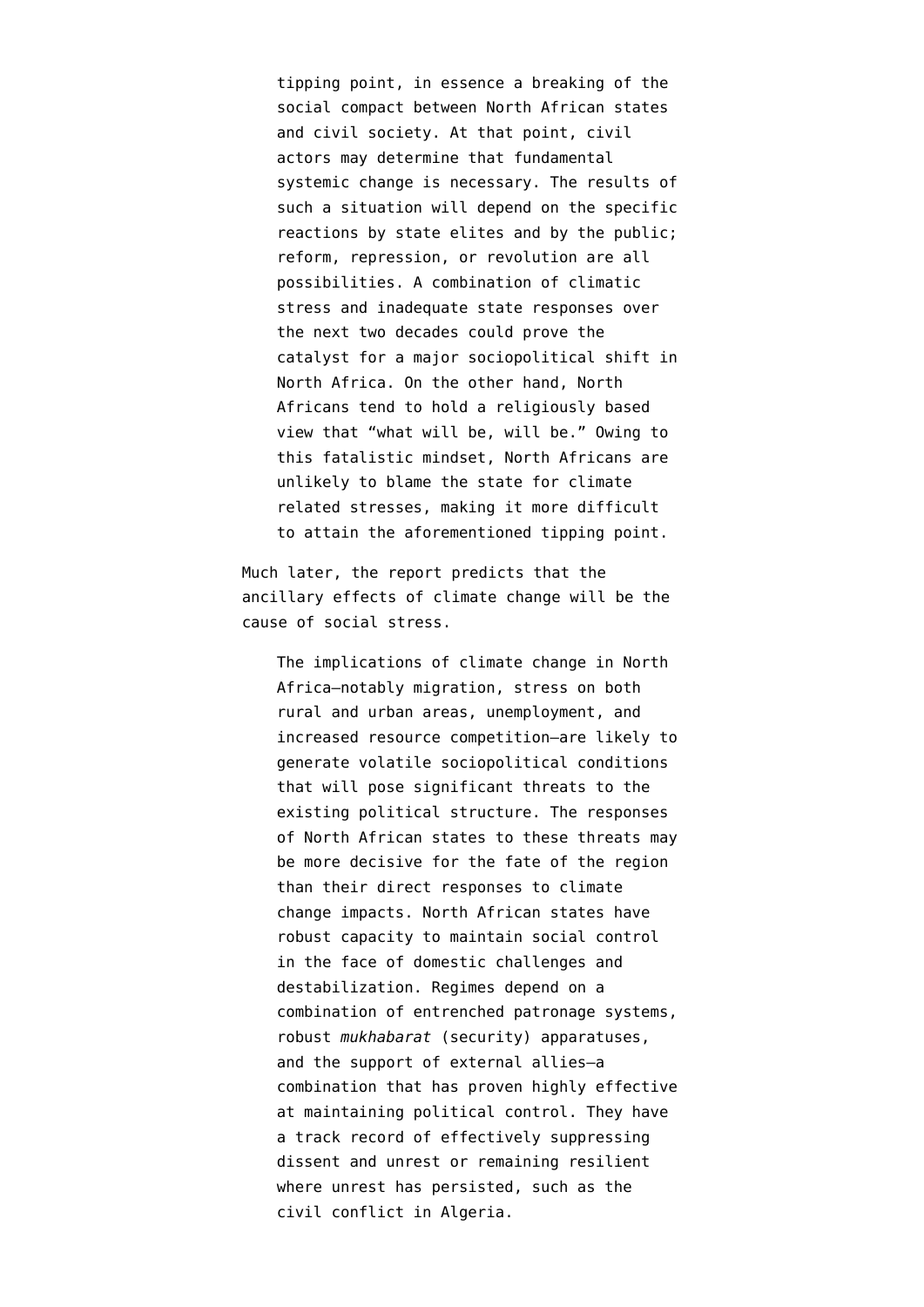States in the region may seek to suppress or distort information on climate changerelated challenges. They seek to control access to any information that could provide a basis for opposition to the state, even information as seemingly innocuous as census data. The proliferation of new media and alternative information sources, however, will make it difficult to maintain such censorship. [my emphasis]

Particularly given our own IC's [failure to take](http://www.emptywheel.net/2011/02/04/our-diplomats-need-to-spend-more-time-surfing-on-the-toobz/) [the warnings of unrest](http://www.emptywheel.net/2011/02/04/our-diplomats-need-to-spend-more-time-surfing-on-the-toobz/) expressed via social media social media seriously, I find the warning that North African regimes would find it hard to censor this social unrest prescient.

And I find it richly ironic that the IC notes other countries would "seek to suppress or distort information on climate change-related challenges" when the CIA is doing just that in the US.

But I also find the description of these regimes' reliance on their allies chilling. This report always describes these regimes, several of them key allies of ours, as badly repressive regimes.

Although the level of repression varies between states, with Tunisia and Libya the most extreme, and has varied cyclically over time, authoritarian regimes are well entrenched in every state in the region.

The conference report acknowledges that the US focus on terrorism has narrowed its diplomatic focus with these countries, which in turn has strengthened the security apparatuses in the region–precisely the source of the repressive strength of the countries.

Security issues are the primary focus of US relations with North African states. The predominance of security and military concerns has led to disproportionate US engagement with security apparatuses in the region, strengthening regimes in ways that may damage long-term prospects to meet the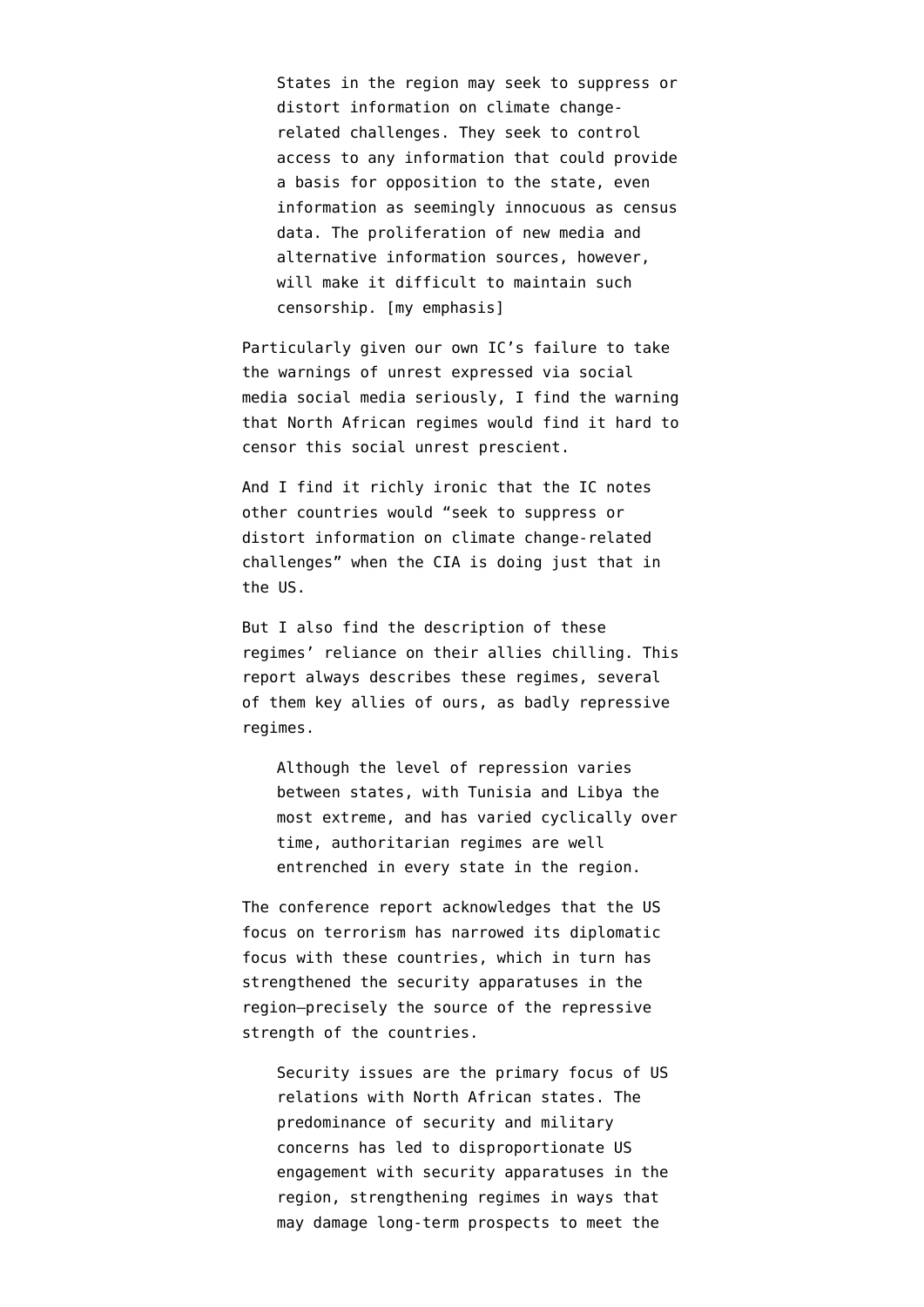challenges of climate change. US policy in the region has become even more securitycentric as a result of the continuing struggle against radical Islamic terrorism. While terrorism has deepened US security ties with states in the region, it has also narrowed the scope of US engagement, which may not be in the long-term interests of either party.

And then the report incorrectly suggests that the only likely challenge to these regimes if they fail to respond adequately to climate change would be Islamists.

Islamist groups have emerged as the only viable opposition force because they have resisted state cooptation and because the state has blocked other avenues for social mobilization. In addition, they have established a track record of effective humanitarian responses to mudslides, earthquakes, and other natural disasters, often providing immediate medical, shelter, and food aid that are normally the responsibilities of the state. In many cases Islamist groups may fill the void left by inadequate state responses or the weakness of other types of potential civil responders. Moderate Islamist groups could play a constructive role, providing highly visible humanitarian assistance that empowers autonomous civil actors and contrasts with ineffectual state responses, thus pressuring state actors to respond more effectively. Moderate Islamists could use the climate change mitigation issue to bolster their argument that existing North African governments are illegitimate and exploitative, creating momentum for political reform.

On the other hand, Islamic extremists across the region may exploit climate change's destabilizing impacts and ineffective state responses to promote the spread of militancy and anti-regime violence. Indeed, Islamist militants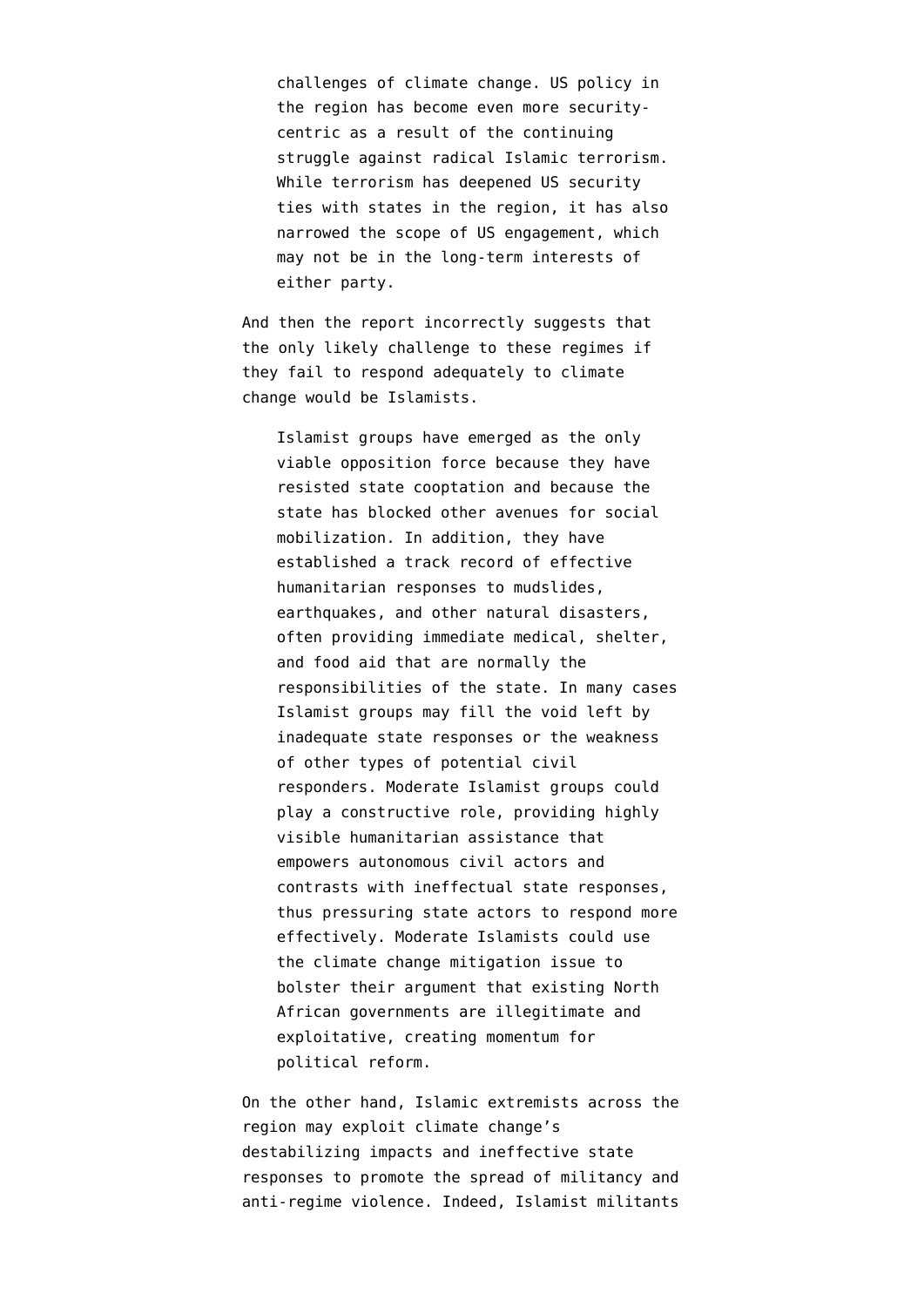could point to climate-induced catastrophes as evidence of God's wrath against "apostate regimes" whose un-Islamic behavior has plunged the region into desperate circumstances.

In other words, while the report doesn't lay out the the logical case it makes explicitly, it nevertheless argues that:

- The repressive nature of these regimes may make them less likely to respond adequately to climate change
- Our single-minded focus on terrorism tends to make these countries even more repressive
- If these countries don't respond to climate change, it may provide an opportunity for precisely the Islamists our singleminded counter-terrorism focus is designed to combat

In other words, this conference report suggests (though does not say so explicitly, perhaps because it was written by contractors intent on getting paid) that in the presence of a stress like climate change, our counter-terrorism approach may be self-defeating.

Now, again, this report wasn't written by our spooks and it "does not represent US Government views." Our policy makers may not agree with this report's analysis, or they may be ignoring it (seeing no "collateral political or economic benefits to their particular interests"). And if you buy my premise that the stress of climate change is similar to the stress caused by an embrace of neoliberalism, then the report badly underestimated both the success of those challenging these regimes and the centrality of Islamists in these countries.